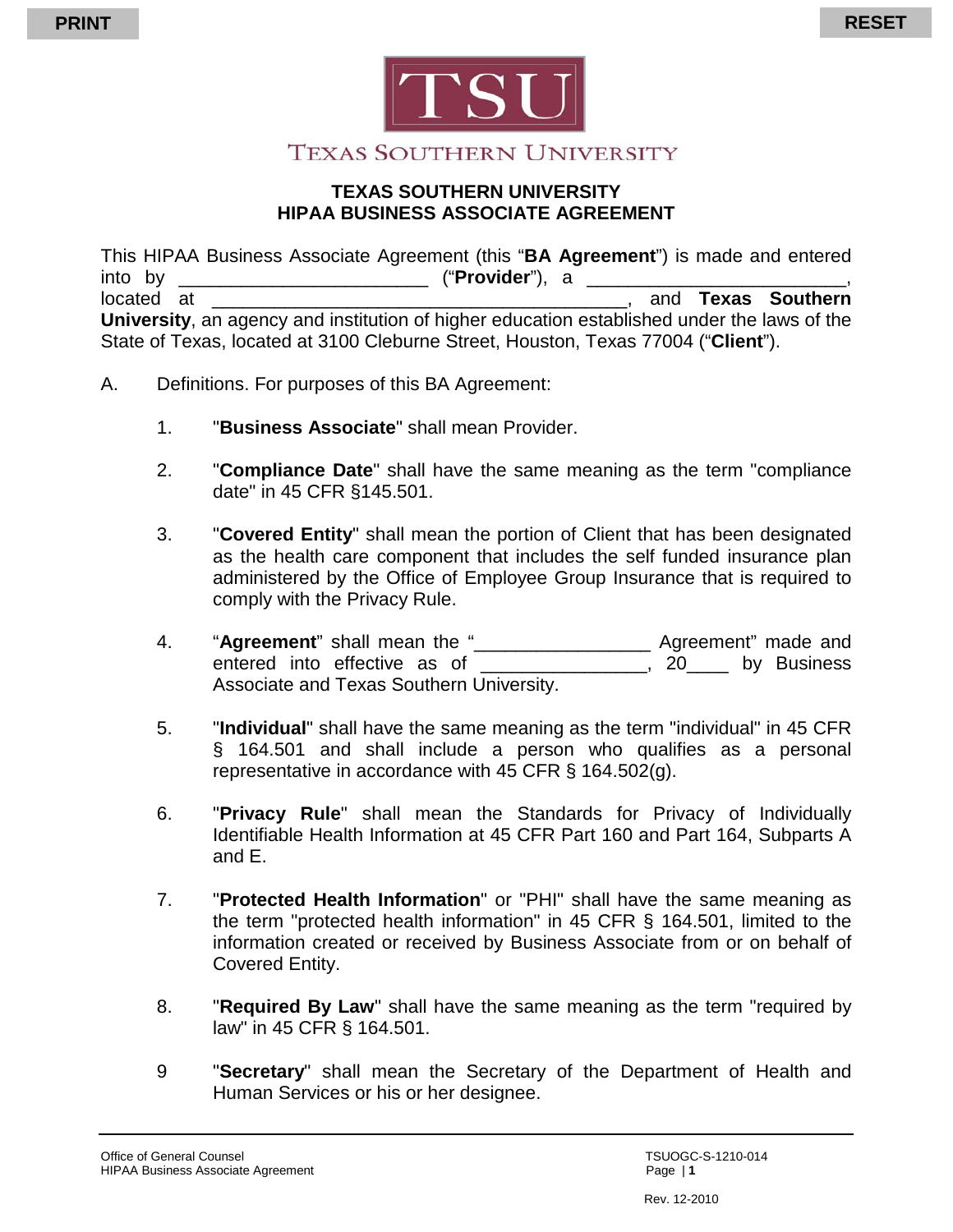

- 10. All other capitalized terms used in this Section shall have the meanings set forth in the applicable definitions under the Privacy Rule.
- B. Obligations and Activities of Provider as a Business Associate
	- 1. Business Associate agrees to not use or disclose PHI other than as permitted or required by this BA Agreement or as Required By Law.
	- 2. Business Associate agrees to use appropriate safeguards to prevent the use or disclosure of PHI other than as provided for by this BA Agreement.
	- 3. Business Associate agrees to mitigate, to the extent practicable, any harmful effect that is known to Business Associate of a use or disclosure of PHI by Business Associate in violation of the requirements of this BA Agreement.
	- 4. Business Associate agrees to report to Covered Entity any use or disclosure of PHI not provided for by this BA Agreement of which it becomes aware.
	- 5. Business Associate agrees to ensure that any agent or subcontractor to whom Business Associate provides PHI received from Covered Entity, or created or received by Business Associate on behalf of Covered Entity, has entered into an agreement with Business Associate that requires such agent or subcontractor to use and disclose PHI in conformance with the Privacy Rule.
	- 6. Business Associate agrees to provide access, at the request of Covered Entity, in a reasonable time and manner in conformance with Business Associate's HIPAA Privacy Services Program, to PHI in a Designated Record Set, to Covered Entity or, as directed by Covered Entity, to an Individual, in order to meet the requirements under 45 CFR § 164.524.
	- 7. Business Associate agrees to make any amendment(s) to PHI in a Designated Record Set that the Covered Entity directs or agrees to pursuant to 45 CFR § 164.526 at the request of Covered Entity or an Individual, and in a reasonable time and manner in conformance with Business Associate's HIPAA Privacy Services Program.
	- 8. Business Associate agrees to make internal practices, books, and records including policies and procedures and PHI relating to the use and disclosure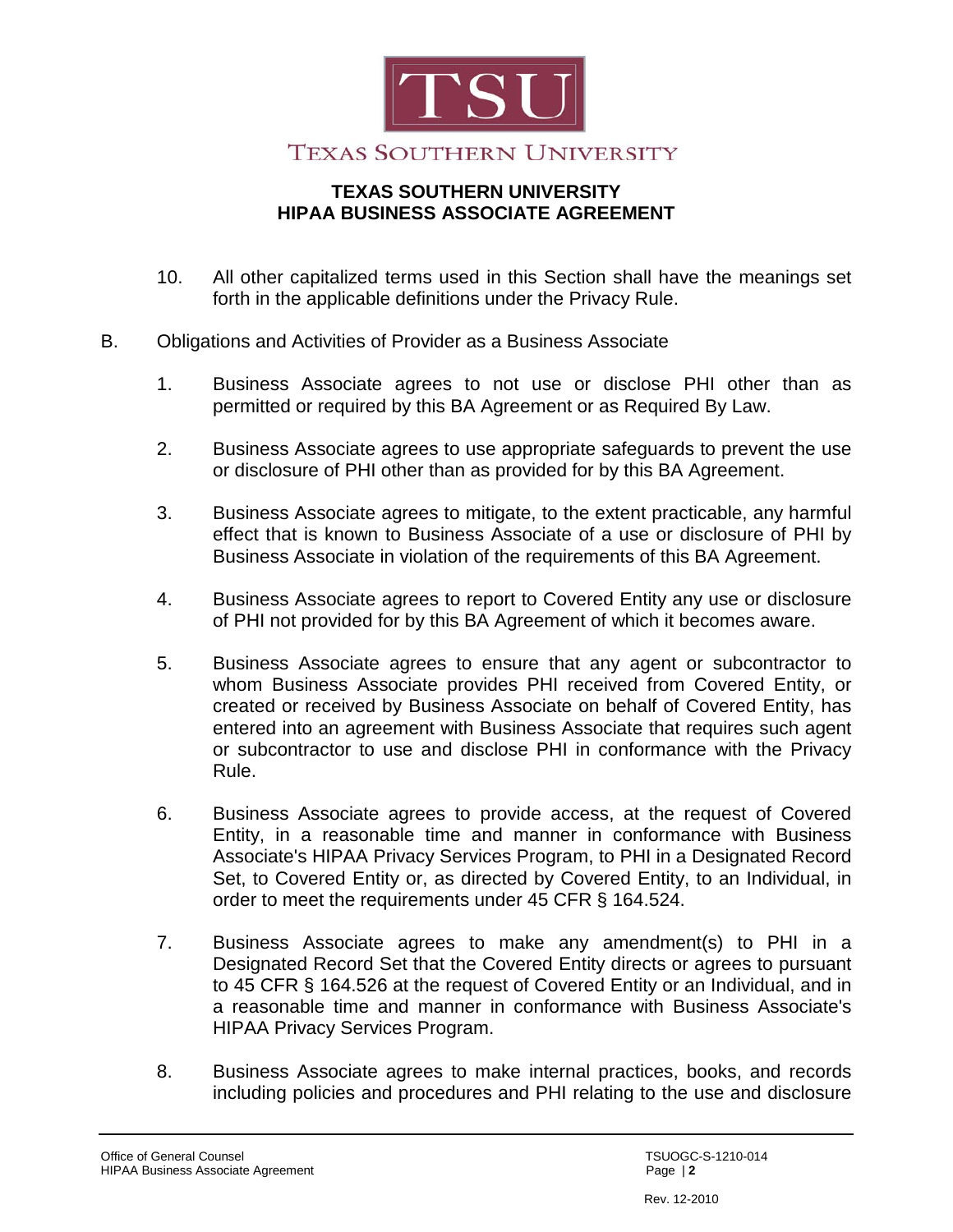

of PHI received from, or created or received by Business Associate on behalf of, Covered Entity available to the Secretary, in a reasonable time and manner pursuant to Business Associate's HIPAA Privacy Services Program, for the purpose of permitting the Secretary to determine Covered Entity's compliance with the Privacy Rule.

- 9. Business Associate agrees to document such disclosures of PHI and information related to such disclosures as would be required for Covered Entity to respond to a request by an Individual for an accounting of disclosures of PHI in accordance with 45 CFR §164.528.
- 10. Business Associate agrees to provide to Covered Entity or an Individual, in a reasonable time and manner in conformance with Business Associate's HIPAA Privacy Services Program, information collected in accordance with Section B.(9) of this BA Agreement, to permit Covered Entity to respond to a request by an Individual for an accounting of disclosures of PHI in accordance with 45 CFR § 164.528.
- C. Permitted Uses and Disclosures of PHI by Business Associate
	- 1. Business Associate may use or disclose PHI as permitted by the Privacy Rule. Business Associate may use or disclose PHI to perform, manage and administer the activities or services required under the Agreement or other such arrangement between Covered Entity and Business Associate, including the identification of PHI, provided that such use or disclosure would not violate the Privacy Rule if done by Covered Entity. Business Associate may also use or disclose PHI in any other manner consistent with a legally sufficient authorization executed by an Eligible Person or other individual who is the subject of such information.
	- 2. Business Associate may use PHI for the proper management and administration of the Business Associate or to carry out the legal responsibilities of the Business Associate.
	- 3. Business Associate may disclose PHI for the proper management and administration of the Business Associate, provided that disclosures are Required By Law, or Business Associate obtains reasonable assurances from the person to whom the information is disclosed that it will remain confidential and used or further disclosed only as Required By Law or for the purpose for which it was disclosed to the person, and the person notifies the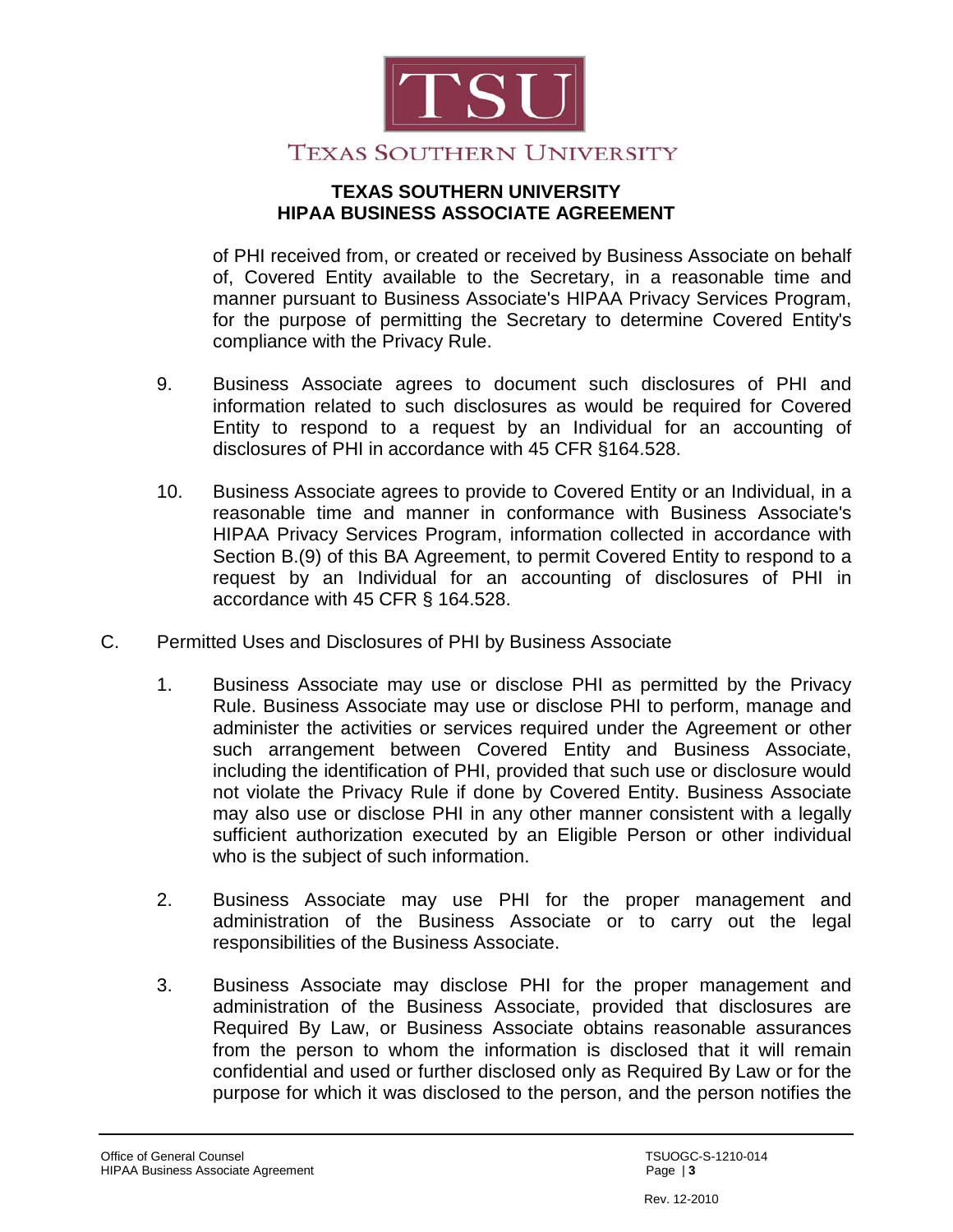

Business Associate of any instances of which it is aware in which the confidentiality of the information has been breached.

- 4. Business Associate may use PHI to report violations of law to appropriate Federal and State authorities, consistent with §164.502(j)(1).
- D. Obligations of Covered Entity
	- 1. Covered Entity shall notify Business Associate of any limitations in its notice(s) of privacy practices in accordance with 45 CFR § 164.520 to the extent that such limitations may affect Business Associate's use or disclosure of PHI.
	- 2. Covered Entity shall notify Business Associate of any changes in, or revocation of, permission by Individual to use or disclose PHI, to the extent such changes may affect Business Associate's use and disclosure of PHI.
	- 3. Covered Entity shall notify Business Associate of any restriction to the use or disclosure of PHI that Covered Entity has agreed to in accordance with 45 CFR § 164.522 to the extent that such restriction may affect Business Associate's use or disclosure of PHI provided such change or revocation is consistent with Business Associate's capabilities to administer such request in conformance with Business Associate's HIPAA Privacy Services Program and does not otherwise conflict with or restrict the performance of services under the Agreement.
- E. Restriction on Covered Entity

Covered Entity shall not request Business Associate to use or disclose PHI in any manner that would not be permissible under the Privacy Rule if done by Covered Entity, except Business Associate may use or disclose PHI for data aggregation or management and administrative activities of Business Associate.

- F. Term and Termination
	- 1. Term. The Term of this BA Agreement and the obligations herein shall be deemed effective as of the later of \_\_\_\_\_\_\_\_\_\_\_\_\_\_\_\_\_\_\_\_\_\_\_\_\_\_\_\_\_**(Insert month/day/year)**, Compliance Date or date fully executed by both parties ("Effective Date") and shall terminate when all of the PHI provided by Covered Entity to Business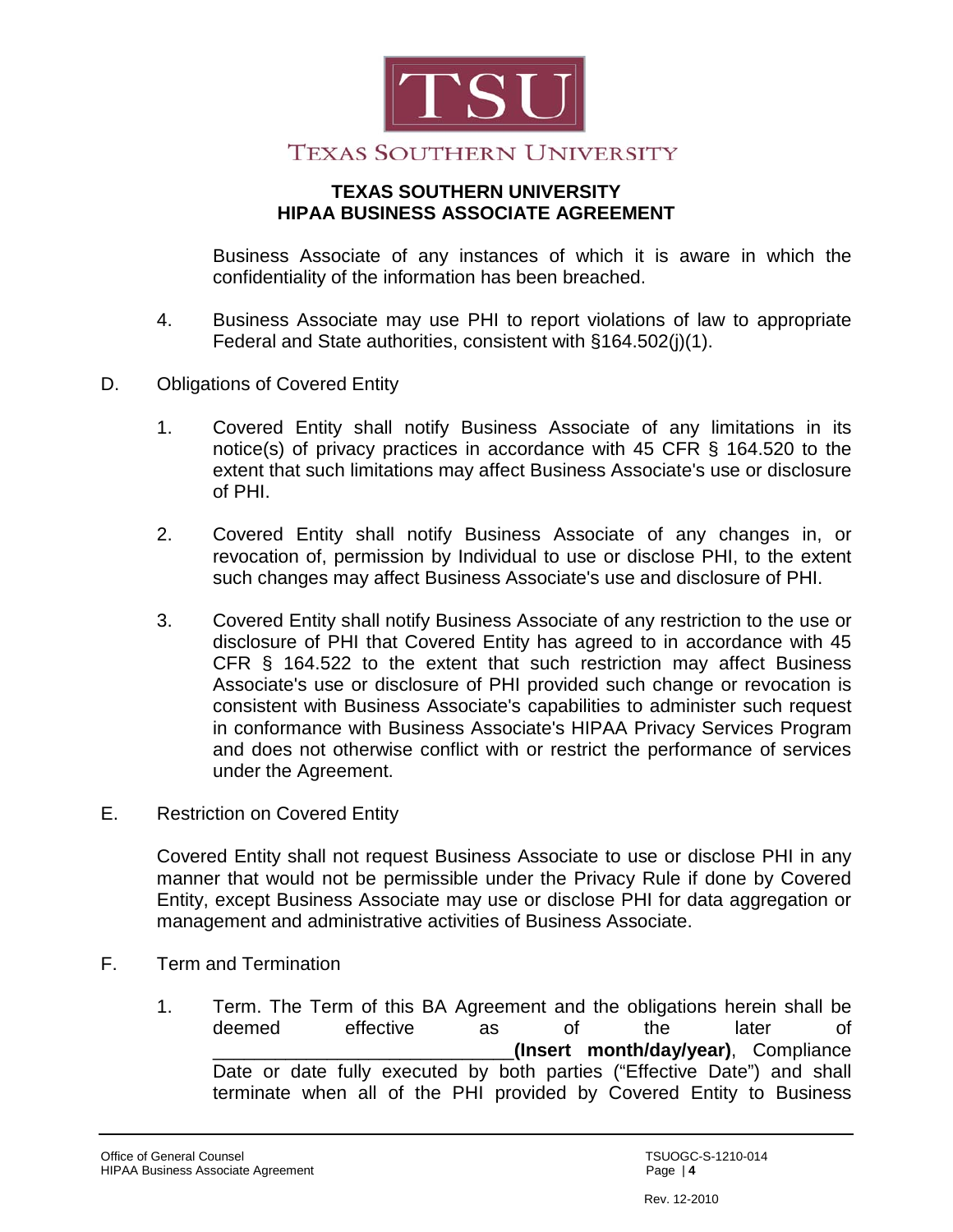

Associate, or created or received by Business Associate on behalf of Covered Entity, is destroyed or returned to Covered Entity, or, if it is not feasible to return or destroy PHI, protections are extended to such information, in accordance with the termination provisions in this Section.

- 2. Termination for Cause. Upon Covered Entity's knowledge of a material breach by Business Associate, Covered Entity shall either:
	- a. Provide an opportunity for Business Associate to cure the material breach or end the violation and terminate this BA Agreement and Covered Entity's participation in the Agreement if Business Associate does not cure the material breach or end the violation within the reasonable time specified by Covered Entity; or
	- b. Immediately terminate this BA Agreement and Covered Entity's participation in the Agreement if Business Associate has breached a material term of this BA Agreement and a cure is not possible; or
	- c. If neither termination nor cure is feasible, Covered Entity shall report the violation to the Secretary.
- 3. Effect of Termination.
	- a. Except as provided in Section F.3.b., upon termination of this BA Agreement for any reason, Business Associate shall return or destroy all PHI received from Covered Entity, or created or received by Business Associate on behalf of Covered Entity. This provision shall apply to PHI that is in the possession of subcontractors or agents of Business Associate.
	- b. In the event that Business Associate determines that returning or destroying the PHI is not feasible, Business Associate shall provide to Covered Entity notification of the conditions that make return or destruction not feasible, including the need to retain PHI for audit, justification of work product or compliance with pharmacy or other applicable law. Business Associate shall extend the protections of this BA Agreement to such PHI and limit further uses and disclosures of such PHI to those purposes that make the return or destruction not feasible, for so long as Business Associate maintains such PHI.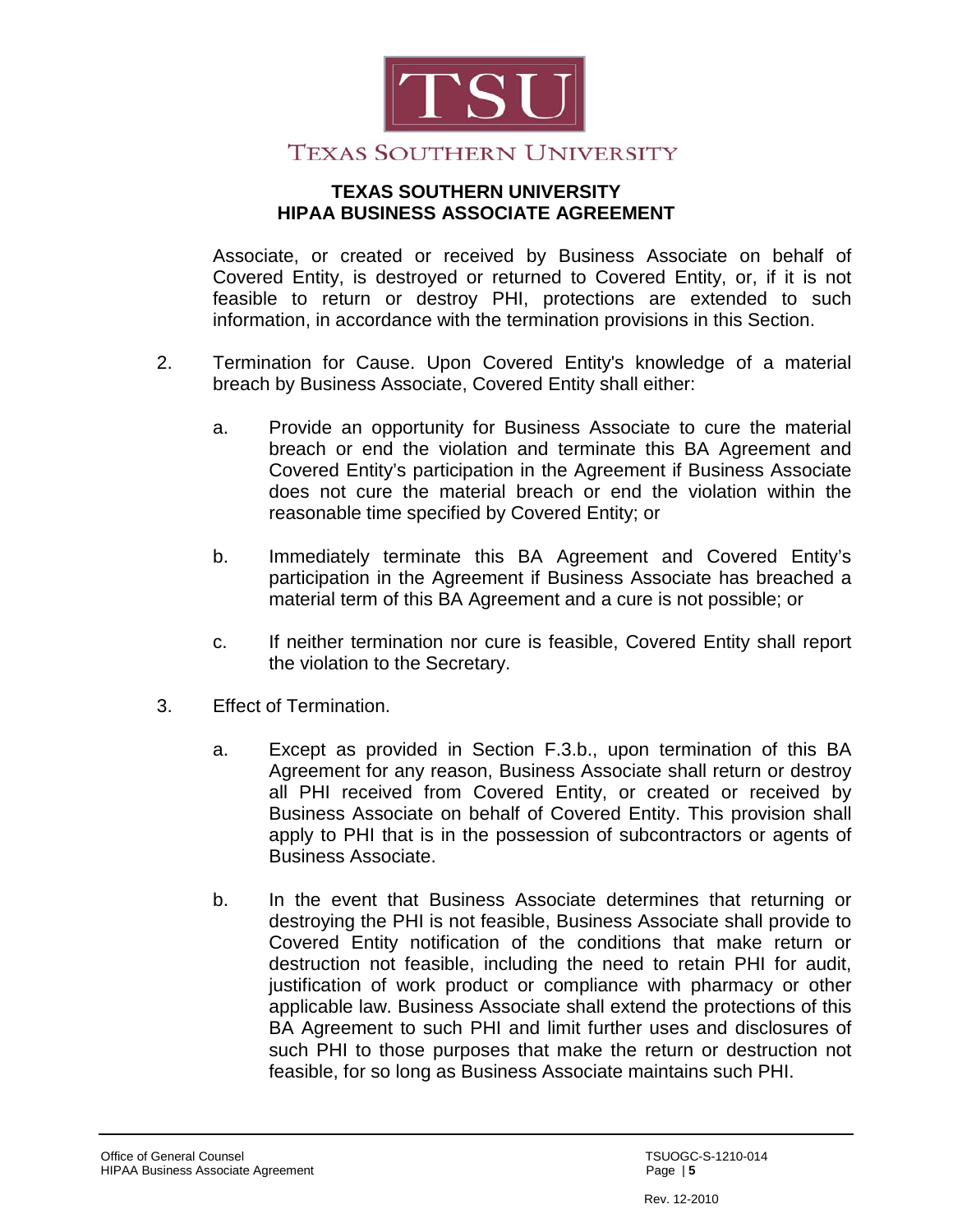

#### G. Miscellaneous

- 1. Regulatory References. A reference in this BA Agreement to a section in the Privacy Rule means the section as in effect, or as amended, and for which compliance is required.
- 2. Amendment. The Parties agree to take such action as is necessary to amend this BA Agreement from time to time as is necessary for Covered Entity to comply with the requirements of the Privacy Rule and the Health Insurance Portability and Accountability Act of 1996, Pub. Law 104-191. This BA Agreement may be amended only in writing when signed by a duly authorized representative of each Party.
- 3. Survival. The respective rights and obligations of Business Associate under Section F.(3) of this BA Agreement shall survive the termination of this BA Agreement.
- 4. Interpretation. Any ambiguity in this BA Agreement or in the Agreement shall be resolved in favor of a meaning that permits Covered Entity to comply with the Privacy Rule.
- 5. Conflicts. To the extent that this BA Agreement may conflict with the Agreement, this BA Agreement shall govern.
- 6. The person signing below on behalf of University and Provider warrant that he/she has the authority to execute this agreement according to its terms on behalf of University and Provider.